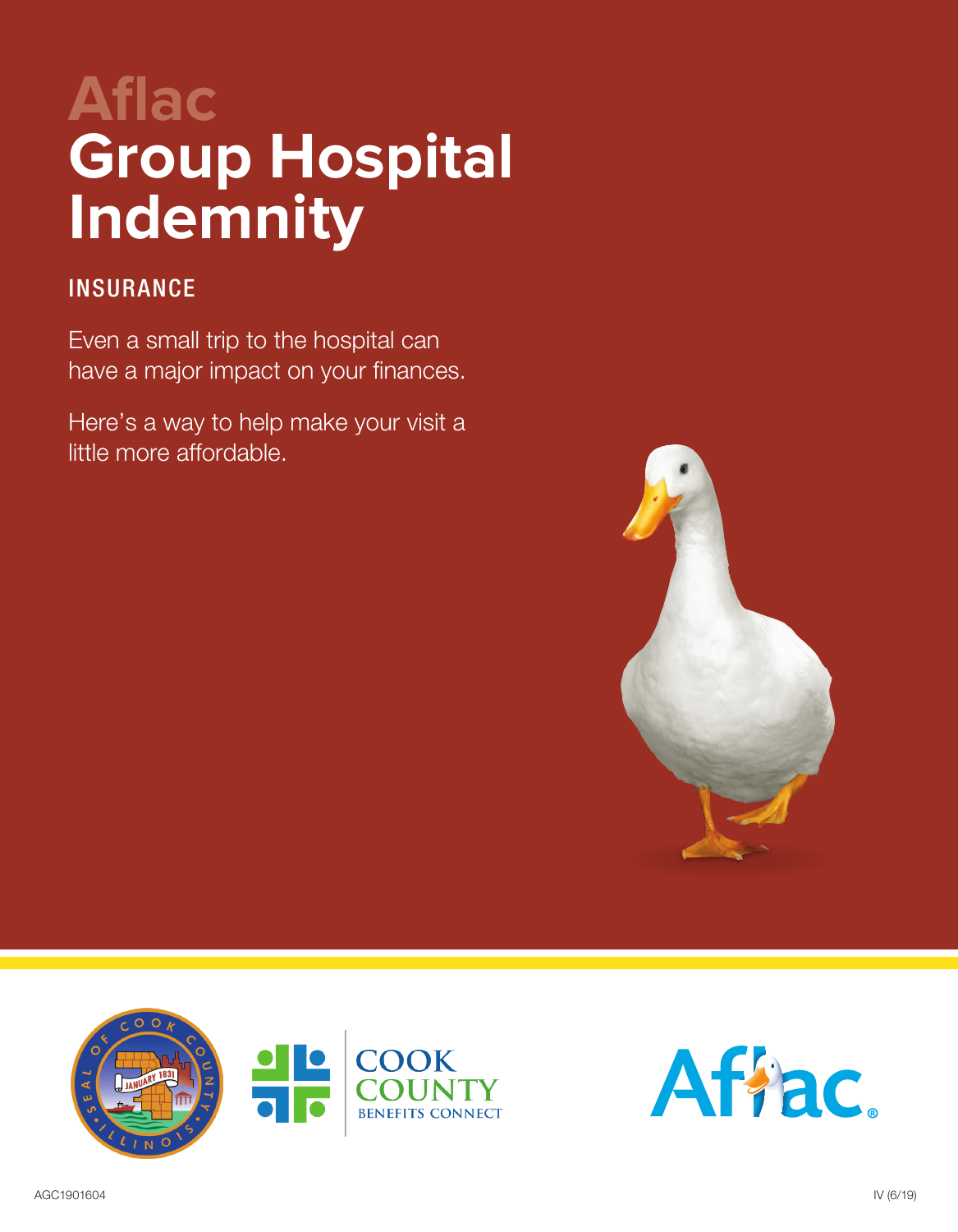# AFLAC GROUP HOSPITAL INDEMNITY **HIG**

Policy Series C80000

## **The plan that can help with expenses and protect your savings.**

Does your major medical insurance cover all of your bills?

Even a minor trip to the hospital can present you with unexpected expenses and medical bills. And even with major medical insurance, your plan may only pay a portion of your entire stay.

#### **That's how the Aflac Group Hospital Indemnity plan can help.**

It provides financial assistance to enhance your current coverage. It may help avoid dipping into savings or having to borrow to address out-of-pocket-expenses major medical insurance was never intended to cover. Like transportation and meals for family members, help with child care, or time away from work, for instance.

#### The Aflac Group Hospital Indemnity plan benefits include

the following:

- Hospital Confinement Benefit
- Hospital Admission Benefit
- Hospital Intensive Care Benefit
- Intermediate Intensive Care Step-Down Unit
- Successor Insured Benefit





Amount payable was generated based on benefit amounts for: Hospital Admission (\$2,000), and Hospital Confinement (\$200 per day).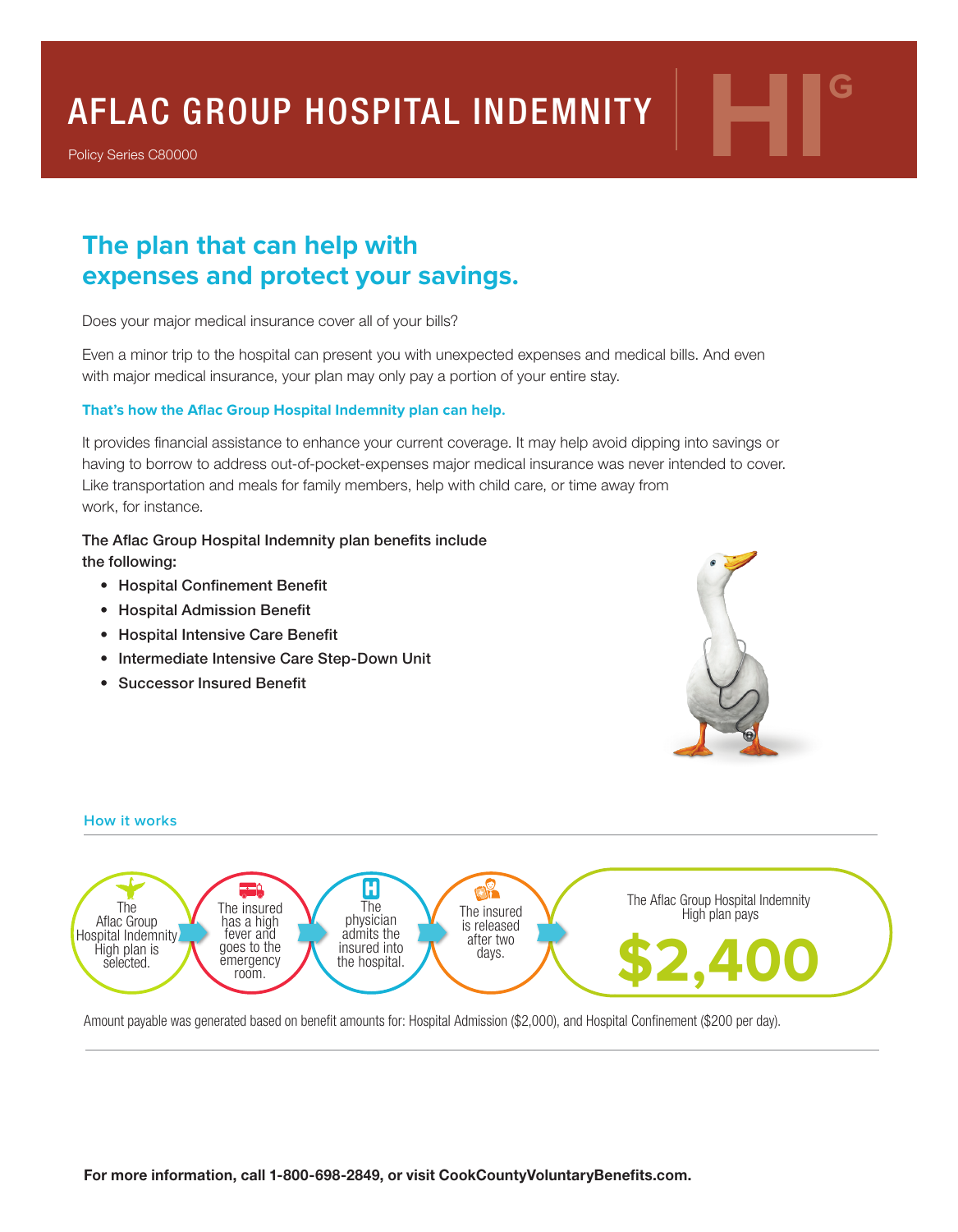| <b>Benefits Overview</b>                                                                                                                                                                                                                                                                                                                                                                                                                                                                                                                                                                                                                                                                                                                                                                  | <b>HIGH</b> | <b>LOW</b> |
|-------------------------------------------------------------------------------------------------------------------------------------------------------------------------------------------------------------------------------------------------------------------------------------------------------------------------------------------------------------------------------------------------------------------------------------------------------------------------------------------------------------------------------------------------------------------------------------------------------------------------------------------------------------------------------------------------------------------------------------------------------------------------------------------|-------------|------------|
| <b>HOSPITAL ADMISSION BENEFIT per confinement</b> (once per covered sickness or accident per calendar year for<br>each insured)<br>Payable when an insured is admitted to a hospital and confined as an inpatient because of a covered<br>accidental injury or covered sickness. We will not pay benefits for confinement to an observation unit, or<br>for emergency room treatment or outpatient treatment.<br>We will not pay benefits for admission of a newborn child following his birth; however, we will pay for a<br>newborn's admission to a Hospital Intensive Care Unit if, following birth, he is confined as an inpatient as a<br>result of a covered accidental injury or covered sickness (including congenital defects, birth abnormalities,<br>and/or premature birth). | \$2,000     | \$1,000    |
| <b>HOSPITAL CONFINEMENT per day (maximum of 31 days per confinement for each covered sickness or accident for</b><br>each insured)<br>Payable for each day that an insured is confined to a hospital as an inpatient as the result of a covered<br>accidental injury or covered sickness. If we pay benefits for confinement and the insured becomes<br>confined again within six months because of the same or related condition, we will treat this confinement<br>as the same period of confinement. This benefit is payable for only one hospital confinement at a time<br>even if caused by more than one covered accidental injury, more than one covered sickness, or a covered<br>accidental injury and a covered sickness.                                                       | \$200       | \$100      |
| <b>HOSPITAL INTENSIVE CARE BENEFIT per day</b> (maximum of 10 days per confinement for each covered sickness<br>or accident for each insured)<br>Payable for each day when an insured is confined in a Hospital Intensive Care Unit because of a covered<br>accidental injury or covered sickness. We will pay benefits for only one confinement in a Hospital's<br>Intensive Care Unit at a time. Once benefits are paid, if an insured becomes confined to a Hospital's<br>Intensive Care Unit again within six months because of the same or related condition, we will treat this<br>confinement as the same period of confinement.<br>This benefit is payable in addition to the Hospital Confinement Benefit.                                                                       | \$200       | \$100      |
| <b>INTERMEDIATE INTENSIVE CARE STEP-DOWN UNIT per day</b> (maximum of 10 days per confinement for each<br>covered sickness or accident for each insured)<br>Payable for each day when an insured is confined in an Intermediate Intensive Care Step-Down Unit<br>because of a covered accidental injury or covered sickness. We will pay benefits for only one confinement<br>in an Intermediate Intensive Care Step-Down Unit at a time.<br>Once benefits are paid, if an insured becomes confined to a Hospital's Intermediate Intensive Care<br>Step-Down Unit again within six months because of the same or related condition, we will treat this<br>confinement as the same period of confinement.<br>This benefit is payable in addition to the Hospital Confinement Benefit.      | \$100       | \$75       |
| <b>SUCCESSOR INSURED BENEFIT</b>                                                                                                                                                                                                                                                                                                                                                                                                                                                                                                                                                                                                                                                                                                                                                          |             |            |

If spouse coverage is in force at the time of the employee's death, the surviving spouse may elect to continue coverage. Coverage would continue according to the existing plan and would also include any dependent child coverage in force at the time.

In order to receive benefits for accidental injuries due to a covered accident, an insured must be admitted within six months of the date of the covered accident (in Washington, twelve months).

#### **LIMITATIONS AND EXCLUSIONS**

#### (in Montana: EXCLUSIONS)

#### EXCLUSIONS

We will not pay for loss due to:

- War voluntarily participating in war, any act of war, or military conflicts, declared or undeclared, or voluntarily participating or serving in the military, armed forces, or an auxiliary unit thereto, or contracting with any country or international authority. (We will return the prorated premium for any period not covered by the certificate when the insured is in such service.) War also includes voluntary participation in an insurrection, riot, civil commotion or civil state of belligerence. War does not include acts of terrorism (except in Illinois).
	- − In Connecticut: a riot is not excluded.
- − In Oklahoma: War, or any act of war, declared or undeclared, when serving in the military, armed forces, or an auxiliary unit thereto. (We will return the prorated premium for any period not covered by the certificate when the insured is in such service.) War does not include acts of terrorism.
- Suicide committing or attempting to commit suicide, while sane or insane.
	- − In Missouri, Montana, and Vermont: committing or attempting to commit suicide, while sane.
	- − In Minnesota: this exclusion does not apply.
- Self-Inflicted Injuries injuring or attempting to injure oneself intentionally.
	- − In Missouri: injuring or attempting to injure oneself intentionally which is obviously not an attempted suicide.
	- − In Vermont: injuring or attempting to injure oneself intentionally, while sane.